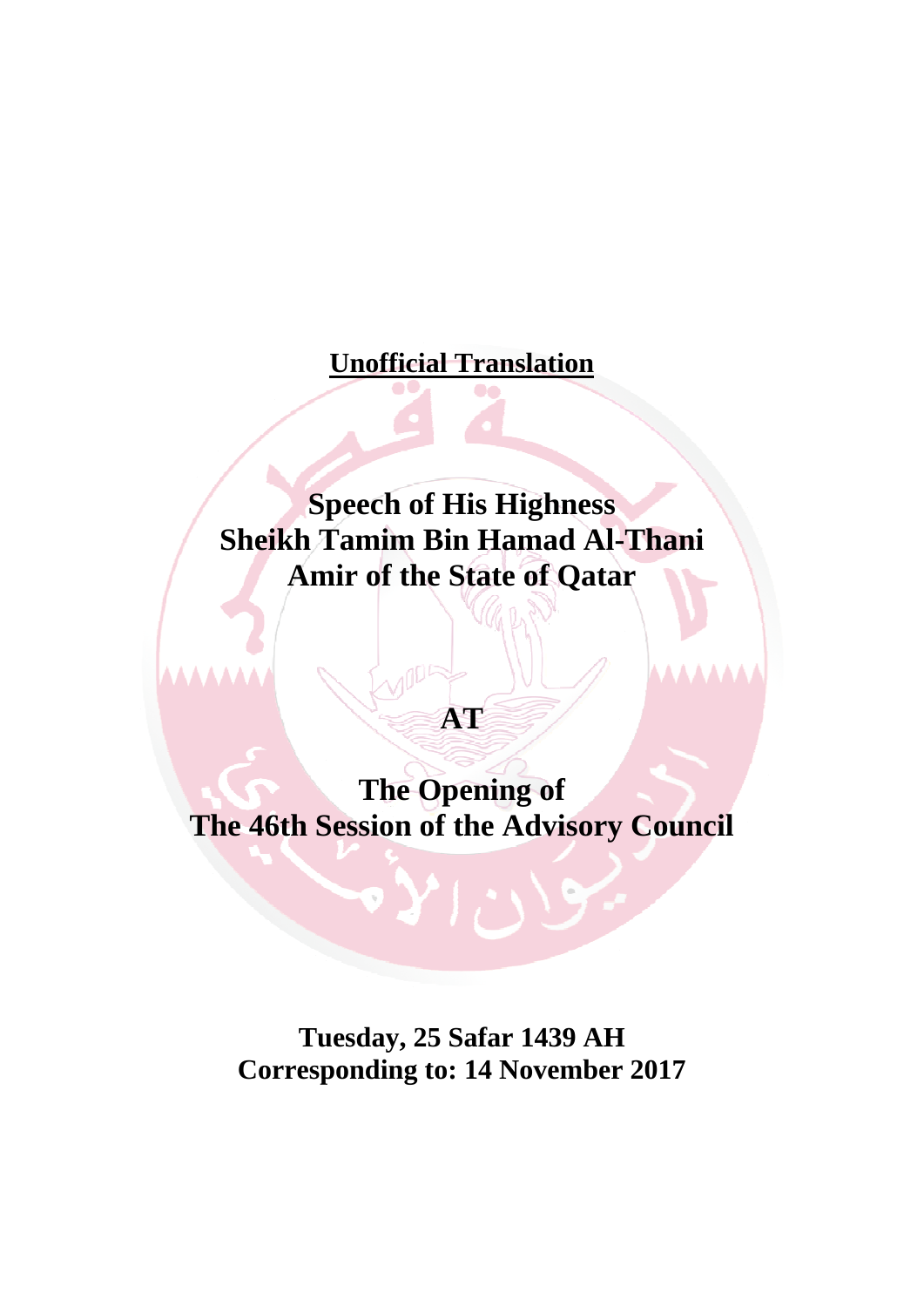# **In the Name of Allah the Most Merciful, the Most Compassionate,**

**==============================** 

## **Sisters and Brothers, Members of the Advisory Council,**

I express to you my best greetings at the opening of the  $46<sup>th</sup>$  session of the Advisory Council, and at the outset I want to extend sincere thanks to the brothers, the former members of the Council for their appreciated efforts during their term of office. I welcome also the brothers and sisters the new members, wishing them every success in serving their country.

#### **Honorable Brothers and Sisters,**

 Our annual meeting to which we look forward to comes to assess activities in the preceding year, and to glimpse the future prospects of our development march that, thanks to God, is striding confidently towards achieving our national goals. **AAAAAAA** 

 As you know, Qatar has come under an unjust blockade, during which all established values and norms - not only those prevalent among fraternal and friendly countries, but even among enemies - were breached. It was evident from the nature of the steps that were taken, as well as the accompanying behavior and rhetoric, that their goal was not to reach a solution or settlement.

 I will not elaborate on the repercussions of those steps, as they have already been discussed at every social gathering and household, especially since the blockading countries have left nothing without endangering it, i.e., the norms, values, consanguineous relations, private properties and interests. Accordingly, they provoked the condemnation and repulsion of the Gulf, Arab and global public opinion. They have built their campaign on fabrications since the hacking of Qatar News Agency's website. Their propaganda campaign drives them to get embroiled in more lies which hurt them alone.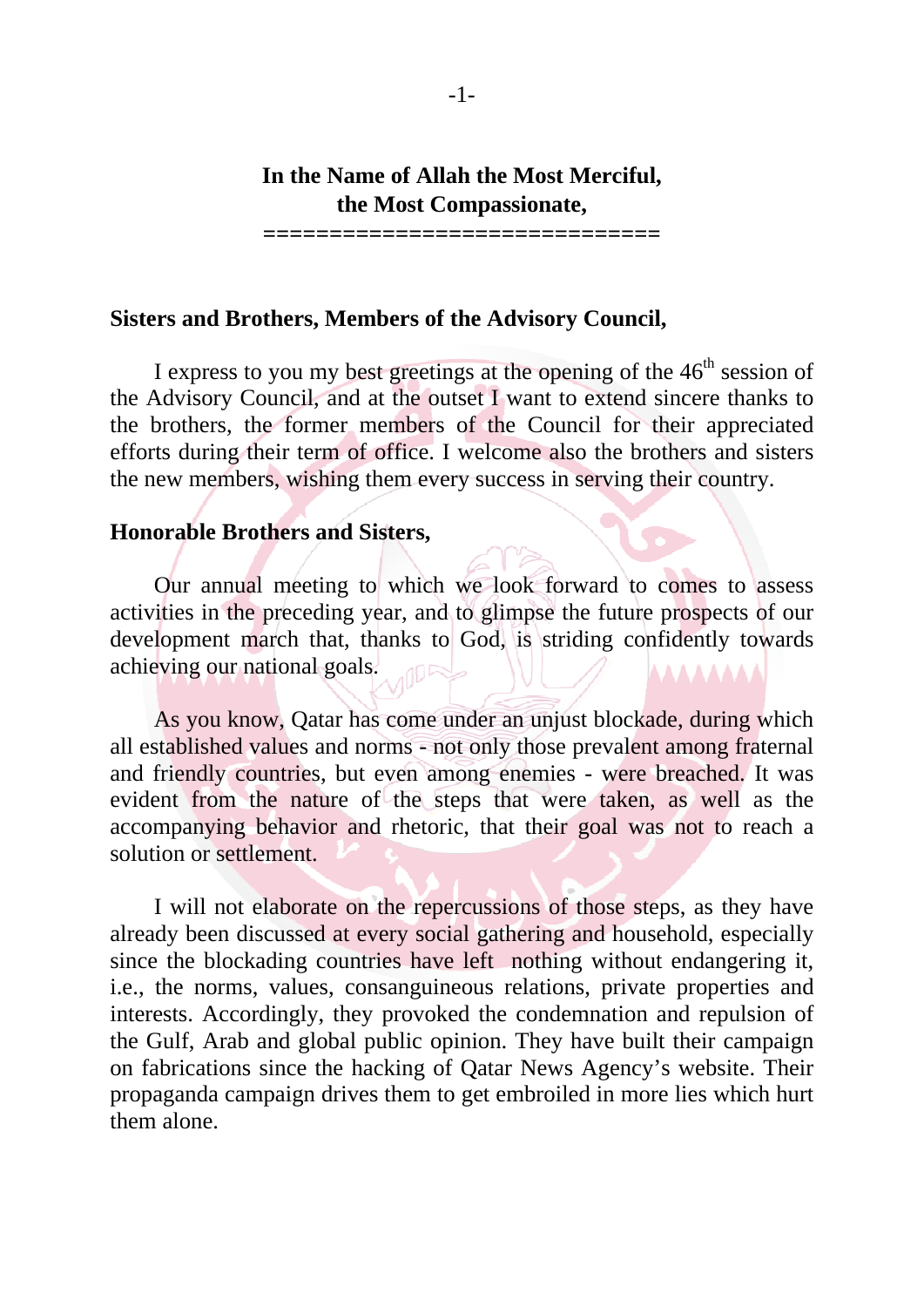As you know, Qatar has pursued a policy of self-restraint, moderate response, and has risen above all wrangles and misbehavior in respect for our values and norms and out of our keenness to maintain the fraternal relations among the Gulf peoples. Qatar's political approach and diplomacy have gained the respect of the whole world.

 It seems that the countries which imposed the blockade on Qatar have been embroiled in it. They have become captives of their own media rhetoric, as attempts made to give them a way out through mediations and dialogue as well as our declared readiness for settlements, etc., did not succeed. It also seems that, this has become their approach, as they became hasty in taking steps in other countries as well, without having any exit strategy from the situation they tend to implicate themselves in.

 The fabrications regarding supporting and financing terrorism leveled against the State of Qatar have failed to convince the international community, especially the major powers and active countries in this field. Paradoxically, our originally good relations with these countries are now better than they were before the crisis. The State of Qatar has a well-known and documented counterterrorism record.

 Qatar has acceded to the international and regional treaties in this respect, foremost of which is the United Nations Convention against the Financing of Terrorism of 1999, and has contributed to every international and regional effort in this regard. Recently, it has signed a detailed Memorandum of Understanding with the US administration on combating terrorism and its financing.

 Many foreign officials have asked the blockading countries to submit evidence for their claims; and you all know that they did not submit anything because they haven't anything to submit. They know, and everyone who visits them from the politicians knows, that their campaign against Qatar has nothing to do with terrorism.

#### **Brothers and Sisters**,

 Here in Qatar, we are used to frankness between the leadership and the people, as is the case in a family. I am addressing you very clearly that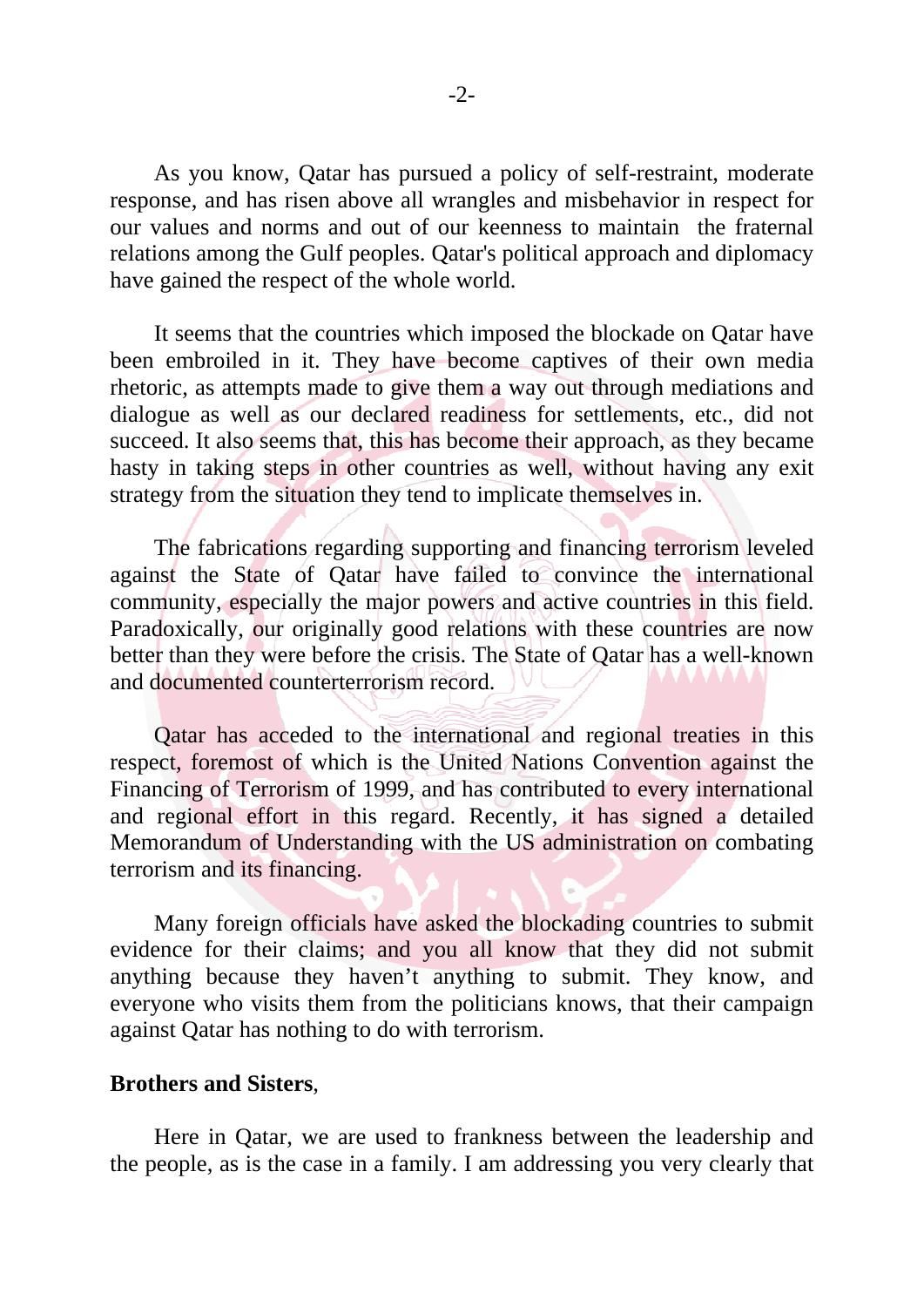we mean what we say when we express our readiness for settlements within the framework of dialogue based on mutual respect for sovereignty and joint commitments. On the other hand, we are aware that the indicators we receive reveal that the siege countries are unwilling to reach a solution.

 These countries began in their conduct a new phase in the relations between the Gulf states. We have benefited from this experience, as it brought out the best talents and spirit of challenge inherent in this people, and contributed to crystallizing its national identity, and enhanced cohesion between the people and the leadership.

 Our government knows that what we have said about the productive society, self-sufficiency in food and medicine and the national security, and establishing balanced bilateral relations based on the mutual interests between Qatar and other countries, are tasks for implementation that cannot be delayed.

 The blockading countries want to distract us in battlefronts they open against Qatar everywhere, so that our internal and external policies are disrupted. But this will not happen, as we continue to pursue our positive and effective foreign policy and meet our humanitarian and international obligations, which contribute also to defending our people and our country. Domestically, we have to continue to work and produce more vigorously under the new circumstances. I do not need to remind you of the number of countries that are thriving with sea and air routes, without having land crossings.

 The Qatari society knows how to lead a normal life, flourish and develop, whether the blockade is prolonged or not.

 We do not fear the boycott of these countries against us, we are a thousand times better off without them. But vigilance is required. Their claims that they will only adopt boycott are not true, as they continue to interfere in the internal affairs of our country and take collective punitive measures against the Qatari people, and practice incitement everywhere against the State of Qatar, thus wasting the energies and resources of their peoples although these efforts hurt them. This dispute is a no–win situation. Its continuation will dent the reputation and interests of all the GCC countries.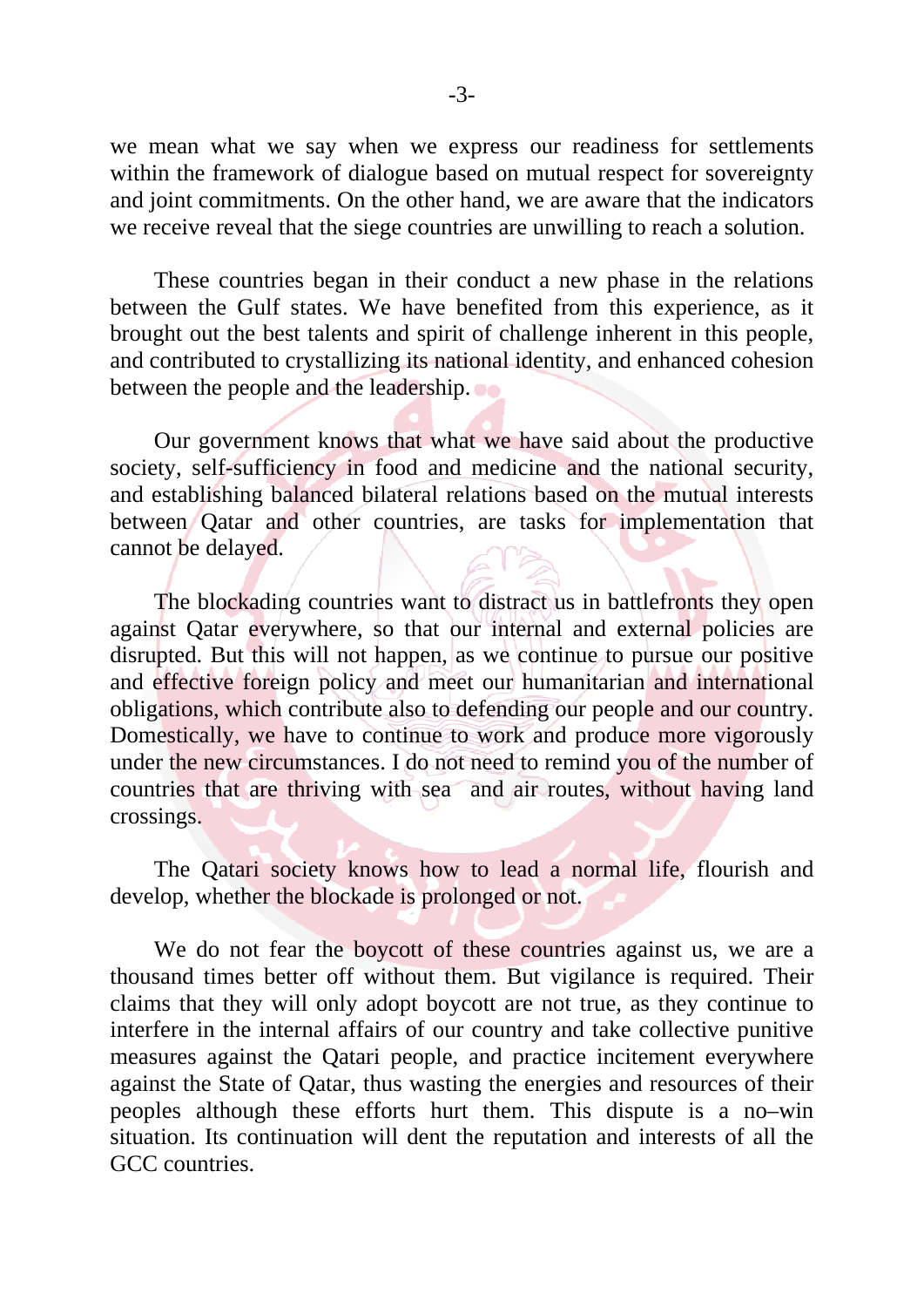On this occasion, I extend my sincere thanks to my brother His Highness Sheikh Sabah Al-Ahmad Al-Jaber Al-Sabah, Amir of the brotherly State of Kuwait, for all his commended efforts in mediating between our Gulf States and my special appreciation for his strong will, wisdom and keenness on the future of the GCC, which he expressed in his latest cautionary appeal on 24 October to heal the rift and halt the deterioration; a call which was promptly and positively responded to by the State of Qatar. I also extend thanks to all the countries who supported us in our stance during this crisis.  $\bullet\bullet$ 

#### **Brothers and Sisters,**

 We have, of course, taken the necessary measures to counter the new challenges in areas of air and maritime transport and to find alternative sources of goods and services that had adversely been affected. These matters have, thank God, been restored to almost normal levels, and on stronger bases than before.

 As you know, before the present crisis we were preoccupied with curbing the impacts of falling oil prices on our development plans, as oil and gas prices fell by 49% in 2015, and a further fall of 18% in 2016.

 As expected, this cumulative decline, has led to low growth rates in all GCC countries, including Qatar, where GDP growth in fixed prices fell from 3.6% in 2015 to 2.2% in 2016.

 Despite this decline, per capita income in Qatar, according to purchasing power is still among the highest in the world, according to international institutions' reports such as the World Bank, and the International Monetary Fund. However, this shouldn't lead us to selfconceit, as this achievement was not easily achieved, and maintaining it requires redoubling the effort. It is not to be taken for granted.

 It is reassuring that although the hydrocarbon share in GDP has fallen by about 1%, Qatar's growth rate has improved, as the share in GDP from other sources has risen by about 5.6%. Our achievement of this rate does not mean that we are satisfied with it, as it is less than our ambitions, and we will strive to achieve higher growth rates in the future. Our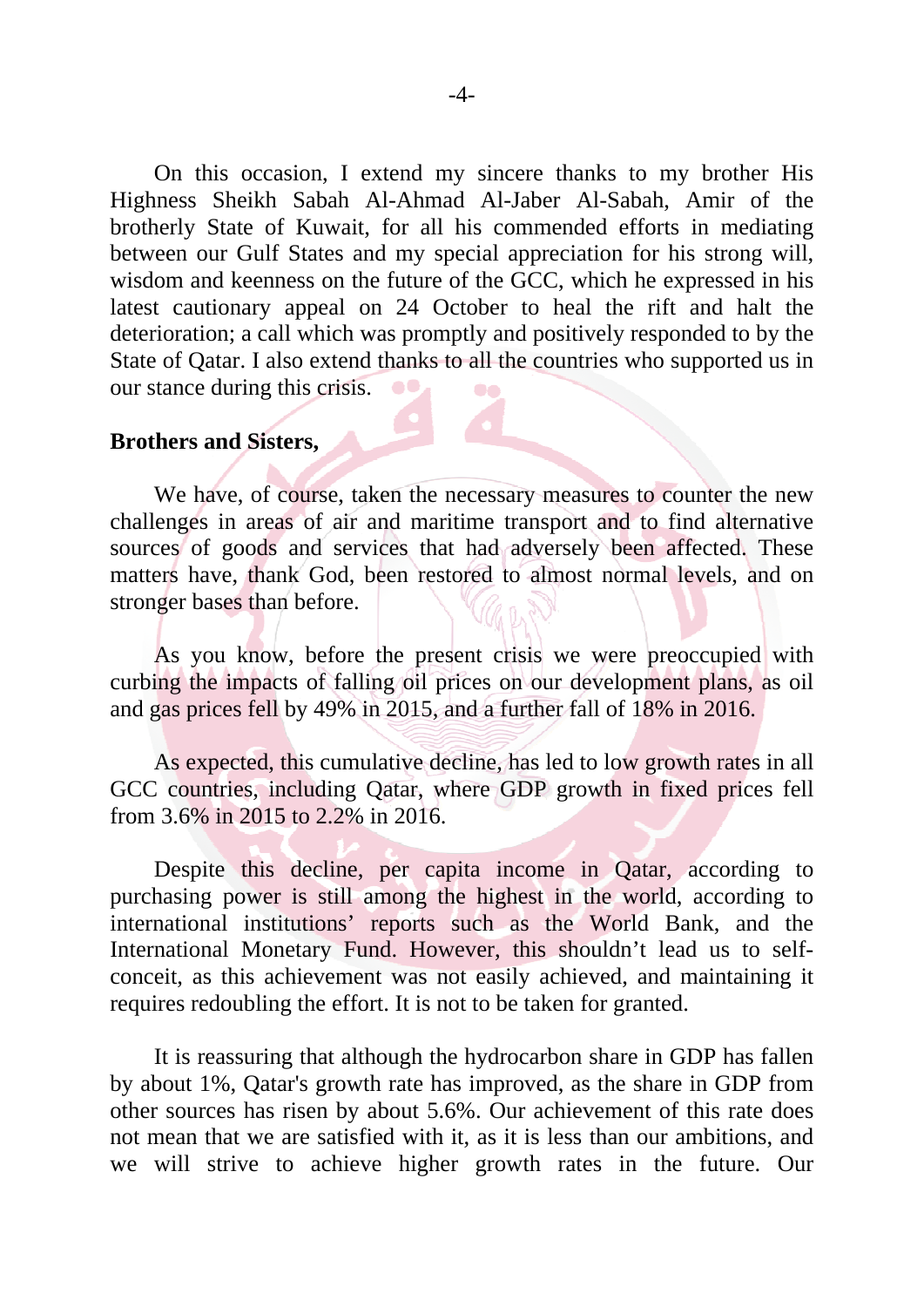commitment to implement prepared plans in the fields of industry, agriculture, trade, tourism and services, will contribute to that end.

#### **Brothers and Sisters, Members of the Advisory Council,**

 The measures taken by the blockading countries were aimed at creating a political shock, affecting Qatar's stability and forcing us to accept tutelage and cede our independence. Then they have moved on to a second plan that is still being applied. It could be summed up as an attempt to harm our economy. But they have erred in their evaluation of the will of the Qatari people and the State, as well as in their estimates of our economy. The negative impacts of the blockade were temporary and our economy has managed to contain most of them very quickly, while adapting and developing itself in the course of the crisis management.

 These campaigns have not affected our major exports of oil and gas. On the contrary, our respect for our gas export contracts - even to countries that have played a leading role in the campaign against our country - has boosted the confidence of the international community in our credibility to honor our commitments, in addition to our keenness not to harm a brotherly people.

 Efforts exerted in previous years to achieve Qatar's national vision have steadily proceeded. In continuation of efforts to support small and medium industries, an industrial zone has been developed with state-of theart basic services and facilities, in addition to the construction of industrial facilities which are ready for the private sector. Work is underway to implement economic development projects that would help in fortifying our economy, these include establishing areas for storage, developing logistics areas and introducing a number of food security projects.

 The State has given special attention to water security and has constructed new desalination plants and mega storage reservoirs for potable water, the largest of its kind in the world. Its first stage will be commissioned in the first half of next year.

 As a result of Qatar's strong economy and its ability to withstand the crises rapidly and efficiently, the monetary authorities, in collaboration with the fiscal authorities, the banking and financial systems, were able to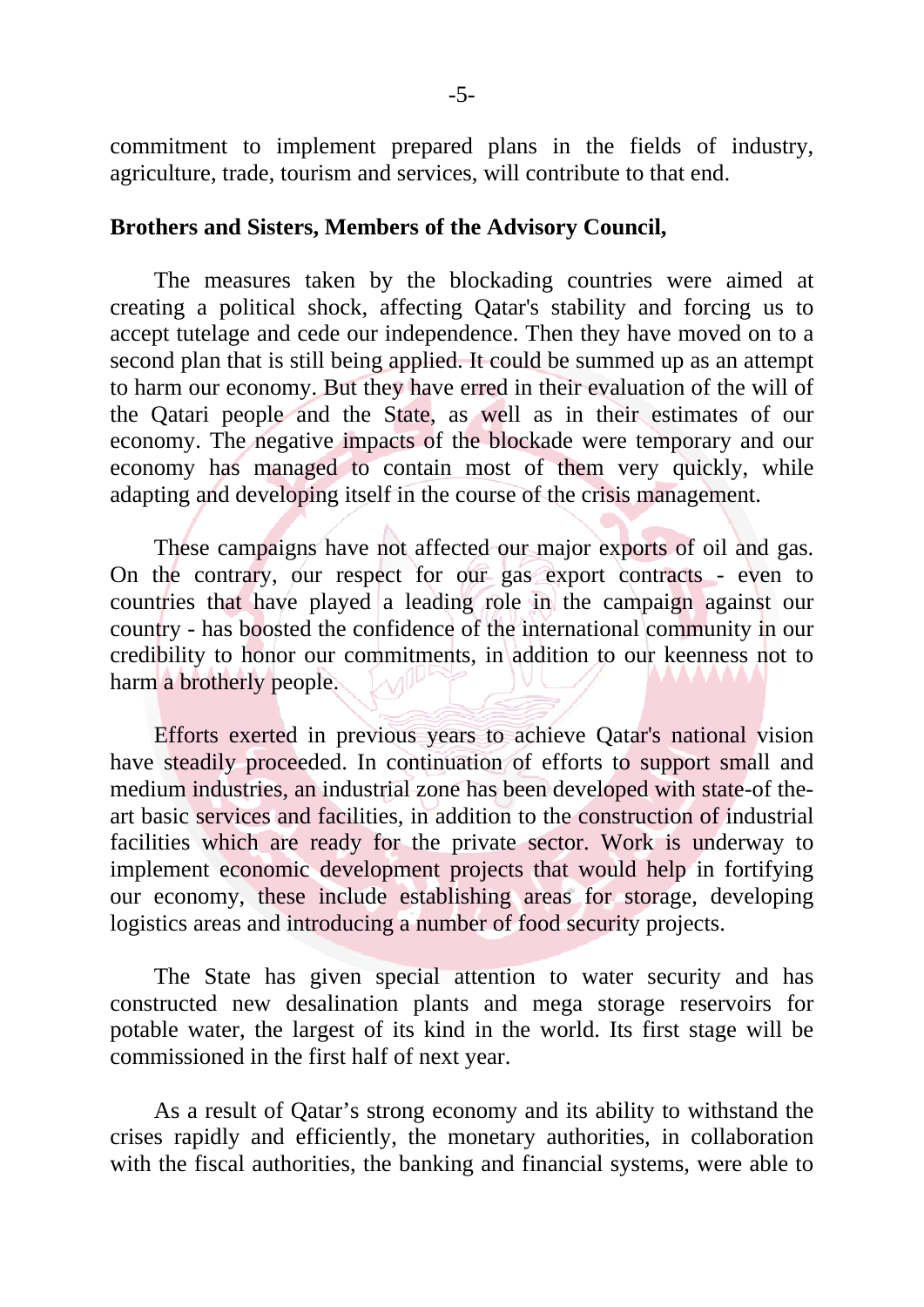counter and foil attempts to harm the Qatari Riyal, thus maintaining the financial and exchange rate stability and free remittances.

 As you know, Hamad Port, one of the largest and most modern ports in the Middle East, was opened and commissioned recently. Several agreements have been signed with important shipping lines to connect the port to international ports in Turkey, China, Taiwan, Oman, Pakistan, Singapore, Kuwait and Australia.

 These achievements were realized despite that the blockading countries have made relentless efforts to disrupt and obstruct them by various means, which started with the blockade itself, and included pressure on other countries in addition to even spreading rumors and fabrications, and acting against hosting of the World Cup in 2022 by Qatar.

### **Brothers and Sisters,**

 Based on our awareness of the new situation that must be addressed, our strategy to fortifying the national economy must be based on the following: AAAA

First, completion of the necessary legislations and decrees to facilitate investment, reduce bureaucracy, and reform the banking system to be compatible with the major tasks that we face in the new stage of building the economy and the state.

Second, completion of food and water security projects over a specified time frame, and development of new industries and services necessary to respond to any contingencies, and implementing constructions and facilities that are essential for oil and gas industry.

Third, expanding existing economic and trade relations and developing new bilateral relations.

Forth, completion of the current infrastructure projects under construction now, as well as the 2022 World Cup projects in line with the National Development Plan and Qatar Vision.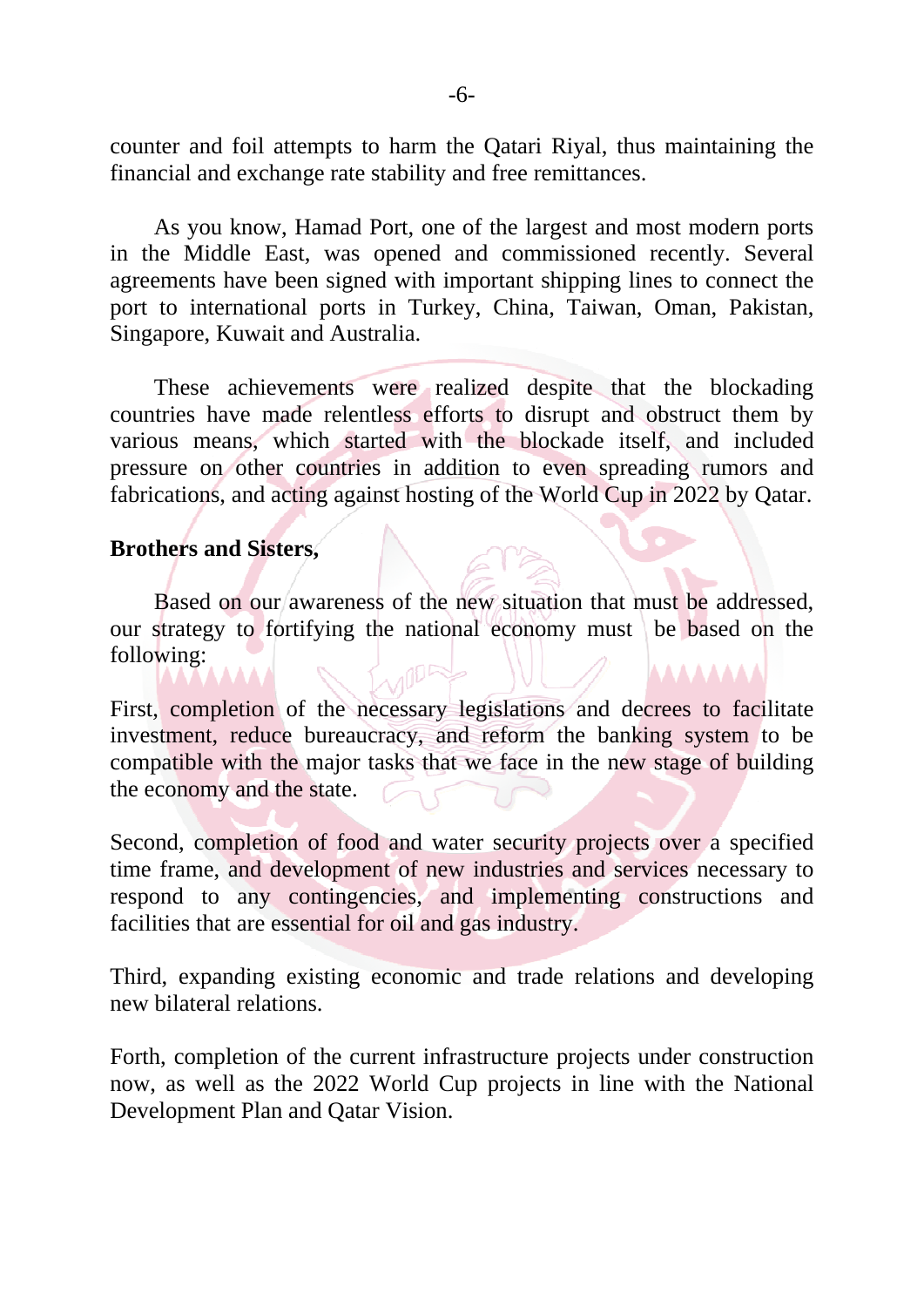Fifth, development of sea ports and the expansion in concluding agreements with international shipping companies to connect the ports of Qatar directly with international ports, and enhancing Qatar Airways' cargo and passenger capacity.

Sixth, accelerating the implementation of tourism strategy over a specified time frame.

Seventh, encouraging the private sector to engage in these areas and facilitating them for it. Yet, the private sector has to acknowledge its responsibilities towards its country.

## **Brothers and Sisters,**

 The government is currently preparing for the Advisory Council elections, including drafting legislative measures necessary to ensure that these elections are conducted perfectly well, so as to avoid the need for further amendment in each stage. There are legal shortcomings and legal issues that must be addressed beforehand, in order to have a fair Advisory Council's elections. These measures will be submitted to your esteemed Council during the next year.

 Due to of the importance of achieving justice and keenness on developing the judicial system and enhancing its abilities to cope with the rapid developments our society has seen in all fields, I have directed that it is necessary to upgrade our justice system to ensure the consolidation of the independence of the judiciary, avoiding prolonged litigation (as it is said: slow justice is tantamount to injustice), and taking the necessary measures to provide all human, administrative and organizational capabilities and necessary equipment for the courts of law, the prosecution and the assisting agencies, in addition to opening new branches for them in various locations in the State. The Government will present to your esteemed Council soon the draft laws prepared for this purpose.

# **Brothers and Sisters, Members of the Advisory Council**,

 With regard to our foreign policy, we continue to draw our policies guided by our values and based on a balance between our firm principles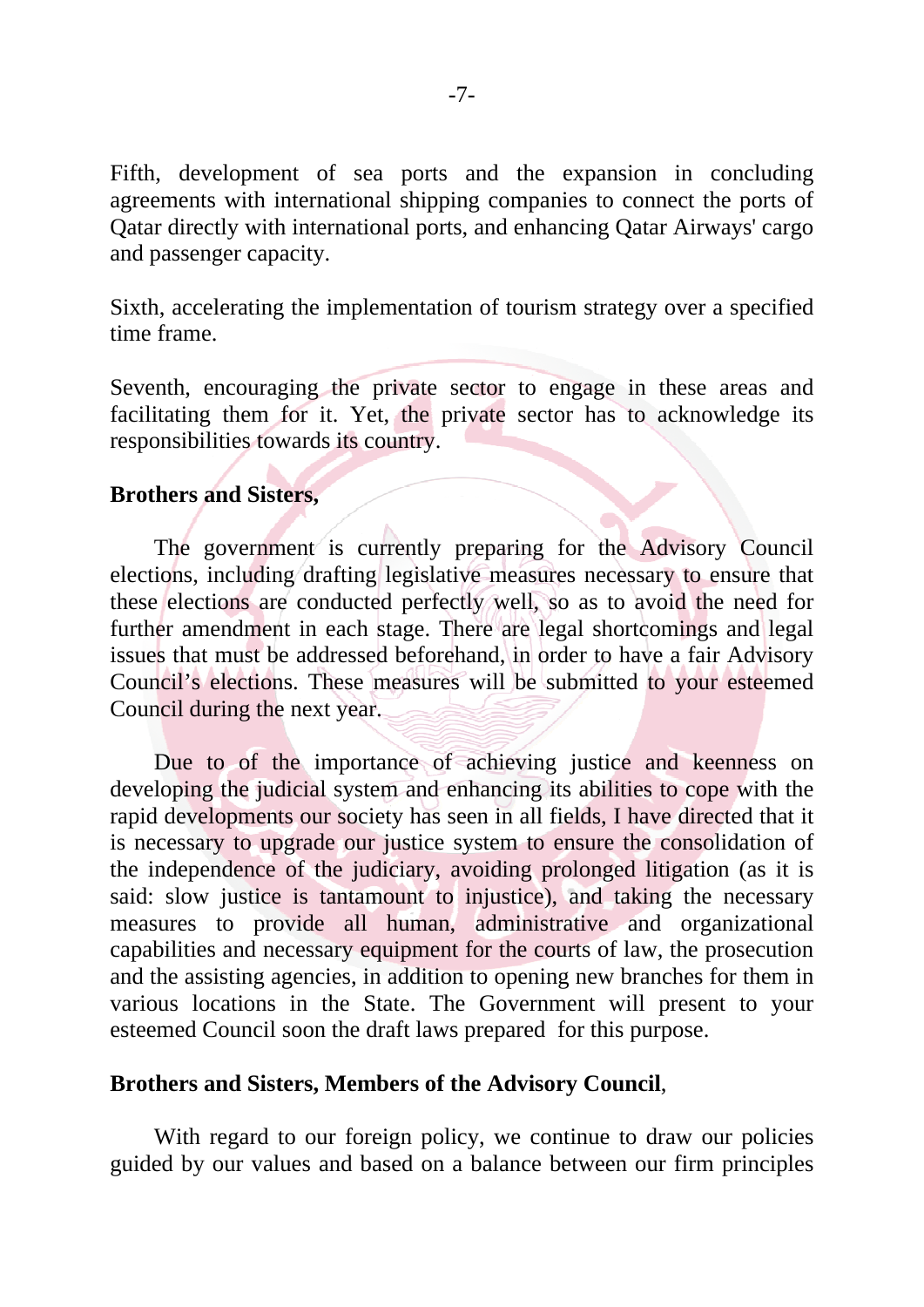and the interests of our people, and the peoples of the region, and our political reality.

 We follow with deep concern the deterioration of the political situation at the regional level, and call for de-escalation to spare the peoples of the region the perils of tension and emergence of axes. It is not plausible that the countries and societies be regarded as mere spheres of influence or spaces to settle old scores between regional countries. There is a geopolitical reality that forces us to resolve our differences through dialogue. Qatar has been calling for that in line with its approach of resolving disputes by peaceful means. In the case of the Gulf and the region this is not only an option, but an urgent necessity. Relevant mechanisms must be found to address this.

 We congratulate our Palestinian brethren on the unity which has been realised. We hope that ending the Palestinian rift will lead to lifting the siege on Gaza and unifying efforts to find a just and durable solution for the Palestinian issue based on the resolutions of international legitimacy and the two-state solution, and the establishment of a Palestinian State on the borders of 5 June 1967, with East Jerusalem as its capital. Qatar, as you know, has exerted extensive and long-term efforts to achieve unity as part of its multifaceted support for the brotherly Palestinian people. Qatar's diligent efforts were characterized by no considerations other than the national interest of the Palestinians.

 With regard to the brotherly Iraq, as terrorism receded from most of the areas it had controlled as a result of recent victories by the Iraqi Government, we hope that this plague will be eliminated from the rest of the regions in the near future. We also support the territorial integrity of Iraq, and call on the central government and the Kurdistan region to solve the lingering problems between them by constructive dialogue based on the Iraqi constitution, to preserve the fraternal relations between all components of the Iraqi people and Iraq's territorial safety.

 On the Syrian issue, we hope that the international efforts will be active in finding a just solution to this tragedy that fulfills the aspirations of the Syrian people after a lengthy inaction, and alleviates the suffering of the brotherly Syrian people, and ends the breach of their inviolabilities and